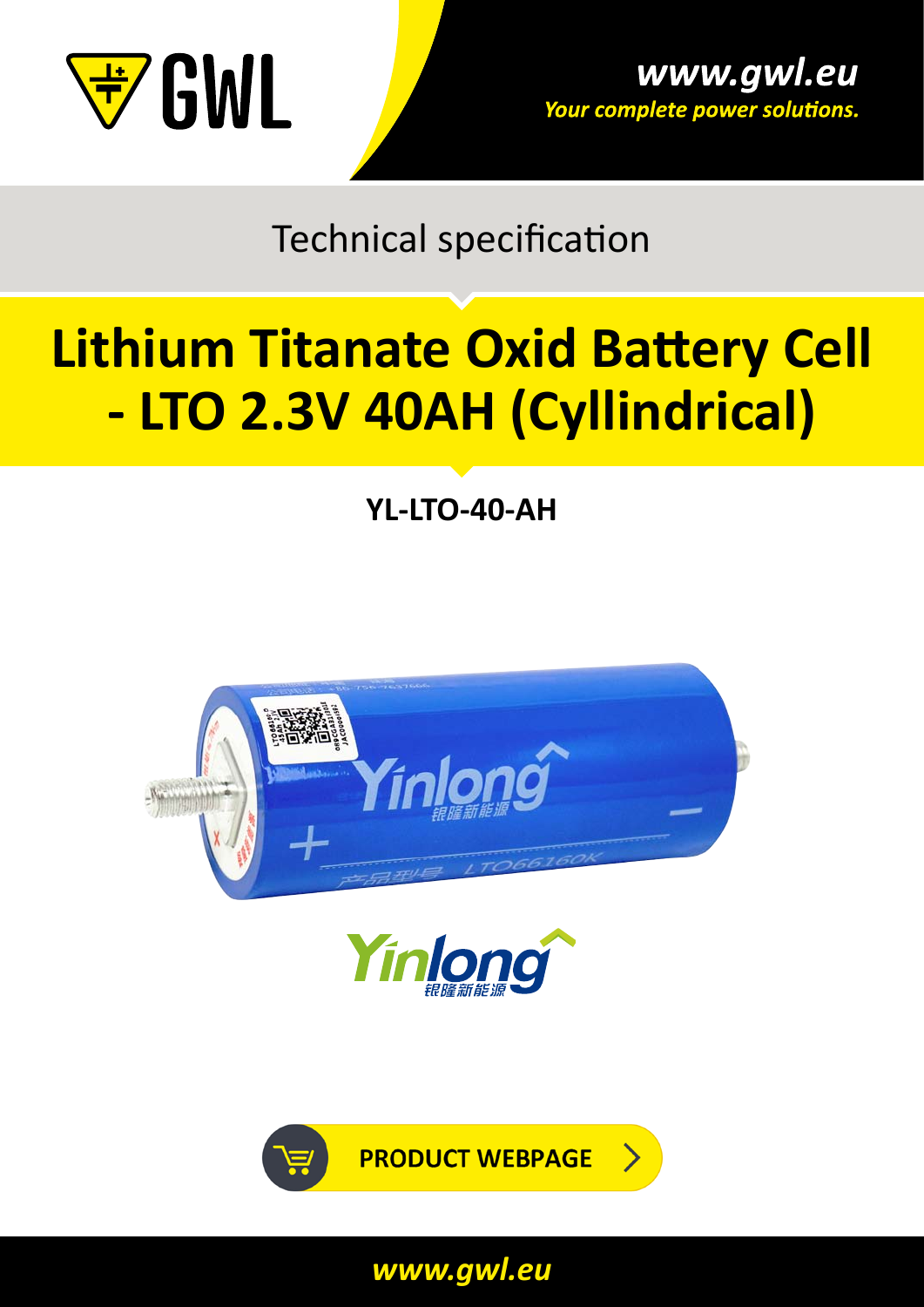



#### **Key Features**

- 1. FASTER CHARGING: fully charged in 10 minutes
- 2. HIGH DISCHARGE RATE: up to 10C
- 3. WIDE WORKING TEMPERATURE RANGE: -50°C ~ +65°C
- 4. VERY LONG LIFETIME: over 30,000 cycles

## **Engineering drawing (mm)**



## **Curves**

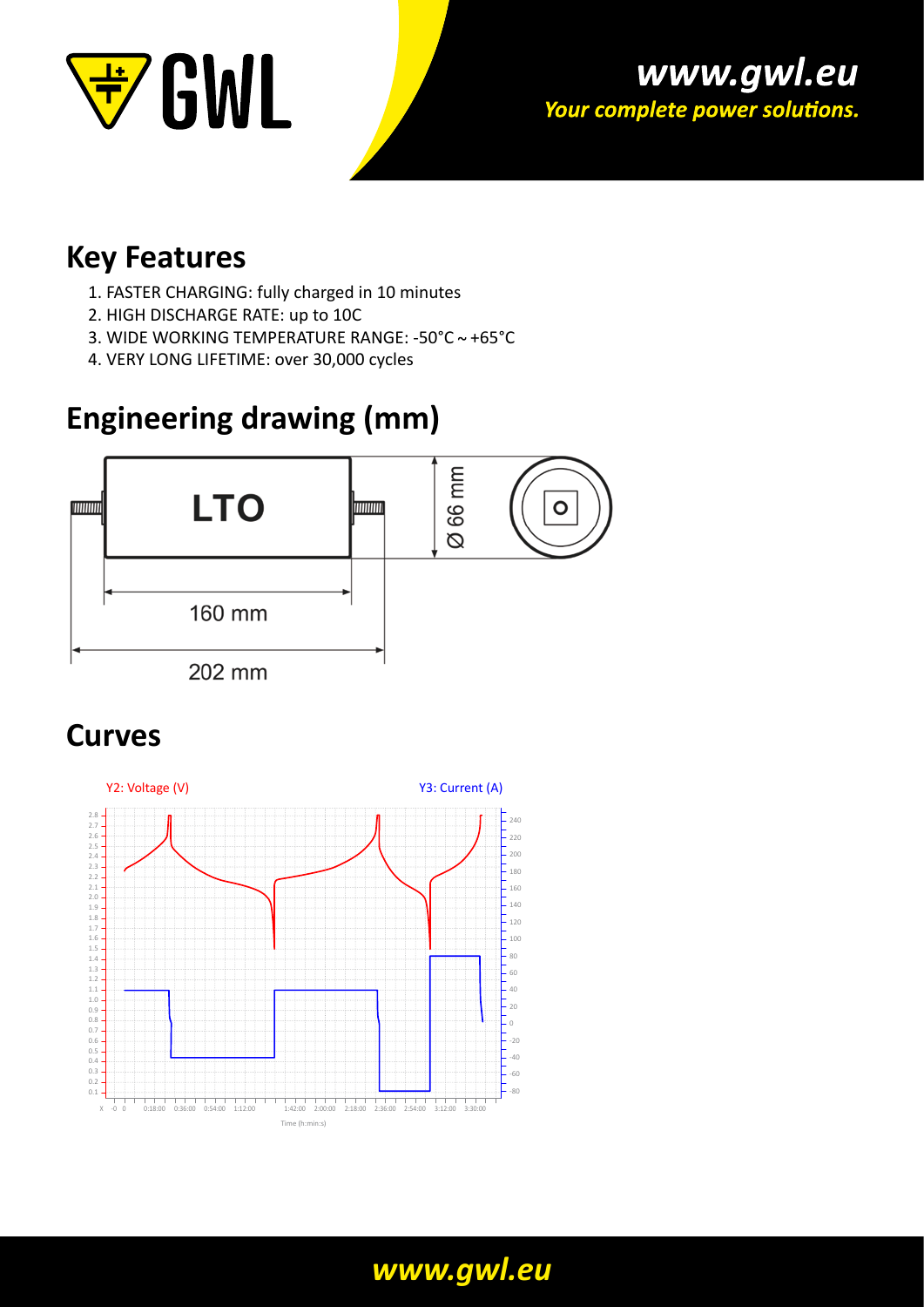

#### www.gwl.eu Your complete power solutions.

## **Technical specification**

| YL-LTO-40-AH                      | <b>Specifications</b>                                                              |
|-----------------------------------|------------------------------------------------------------------------------------|
| Battery type                      | Lithium Titanate Battery (LTO)                                                     |
| <b>Electrical data</b>            |                                                                                    |
| Nominal capacity                  | 40Ah                                                                               |
| <b>Nominal Voltage</b>            | 2.3V                                                                               |
| Internal resistance               | $\leq 1m\Omega$                                                                    |
| Max. charging current             | 10 C (400A)                                                                        |
| Charging upper limit voltage      | 2.8V                                                                               |
| Max. discharge current            | 10 C (400Ah)                                                                       |
| Discharge cut-off voltage         | 1.5V                                                                               |
| Cycle lifetime                    | 30,000                                                                             |
| <b>Operational requirements</b>   |                                                                                    |
| Operating ambient temperature     | -50°C ~ 65°C (Charging)<br>-50°C ~ 65°C (Discharging)                              |
| Storage ambient temperature       | -20°C ~ 45°C Short-term (within 1 month)<br>-20°C ~ 20°C Long-term (within 1 year) |
| Storage humidity                  | <70%                                                                               |
| <b>Mechanical data</b>            |                                                                                    |
| Weight                            | 1.25 kg                                                                            |
| Cell construction type            | Cylyndrical                                                                        |
| Cell diameter                     | 66 mm                                                                              |
| Cell height (excluding terminals) | 160 mm                                                                             |
| Cell height (including terminals) | 202 mm                                                                             |
| Shell material                    | Aluminum                                                                           |